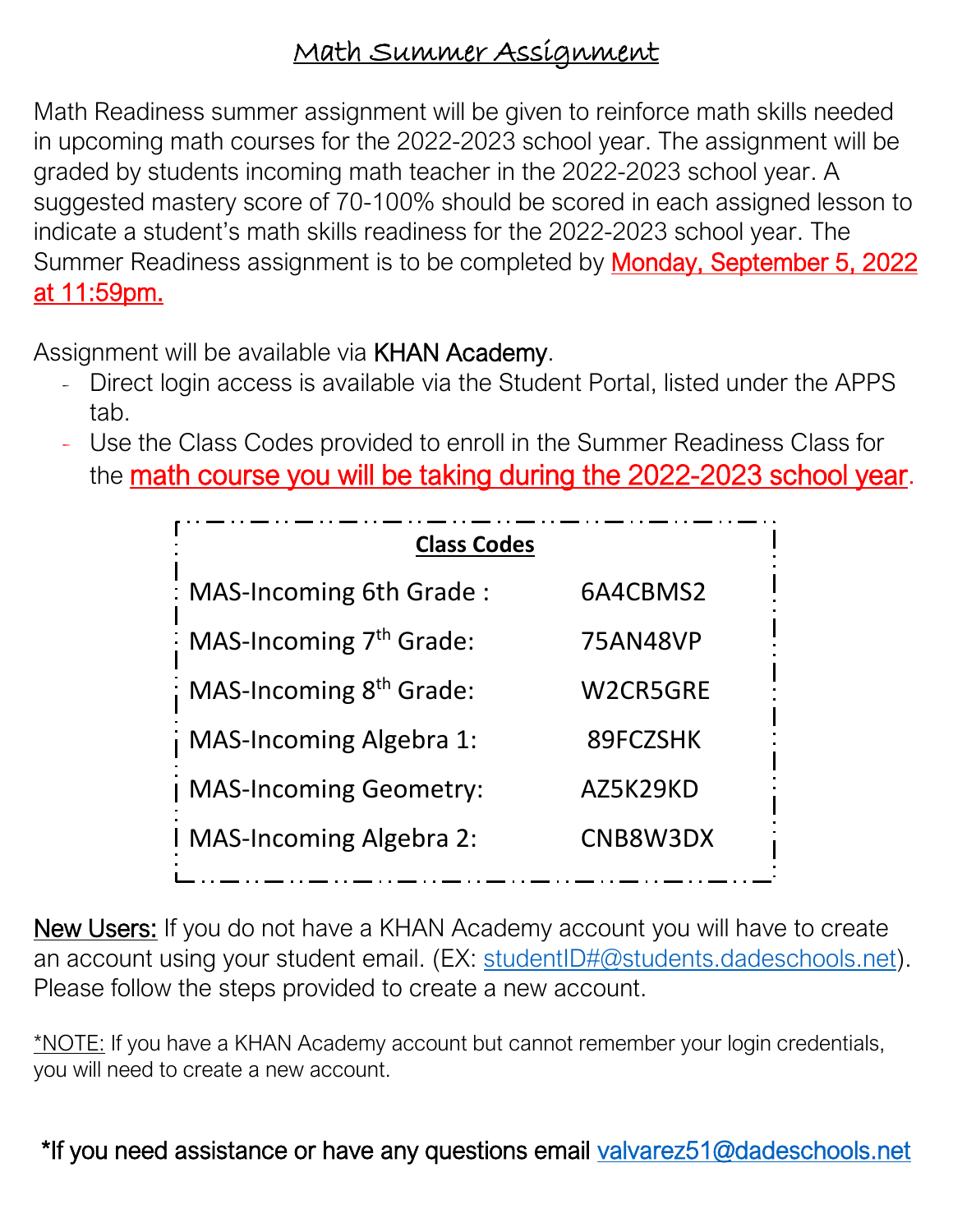## Steps to Create Account on KHAN Academy:

- 1. Visit [www.khanacademy.org](http://www.khanacademy.org/)
- 2. Select 'Learners'



3. Enter date of birth using drop down menu:

| A world class<br>education for<br>anyone, anywhere.<br>100% free.<br>Join Khan Academy to get personalized help<br>with what you're studying or to learn<br>something completely new. We'll save all of<br>your progress.<br>By signing up for Khan Academy, you agree<br>to our Terms of use and Privacy Policy. | Join Khan Academy as a<br>Learner<br>What is your date of birth?<br>Month v<br>Day | Teacher<br>Parent<br>Year<br>$\sim$<br><b>Enter class code</b><br>Already have an account? |  |
|-------------------------------------------------------------------------------------------------------------------------------------------------------------------------------------------------------------------------------------------------------------------------------------------------------------------|------------------------------------------------------------------------------------|--------------------------------------------------------------------------------------------|--|
|                                                                                                                                                                                                                                                                                                                   |                                                                                    |                                                                                            |  |

4. Sign up by choosing a username or using an email. Option provided by program will be automatically generated based on student age. \*NOTE: Parents will need to approve account within 6 days of registration if account is based on 'Username' option.

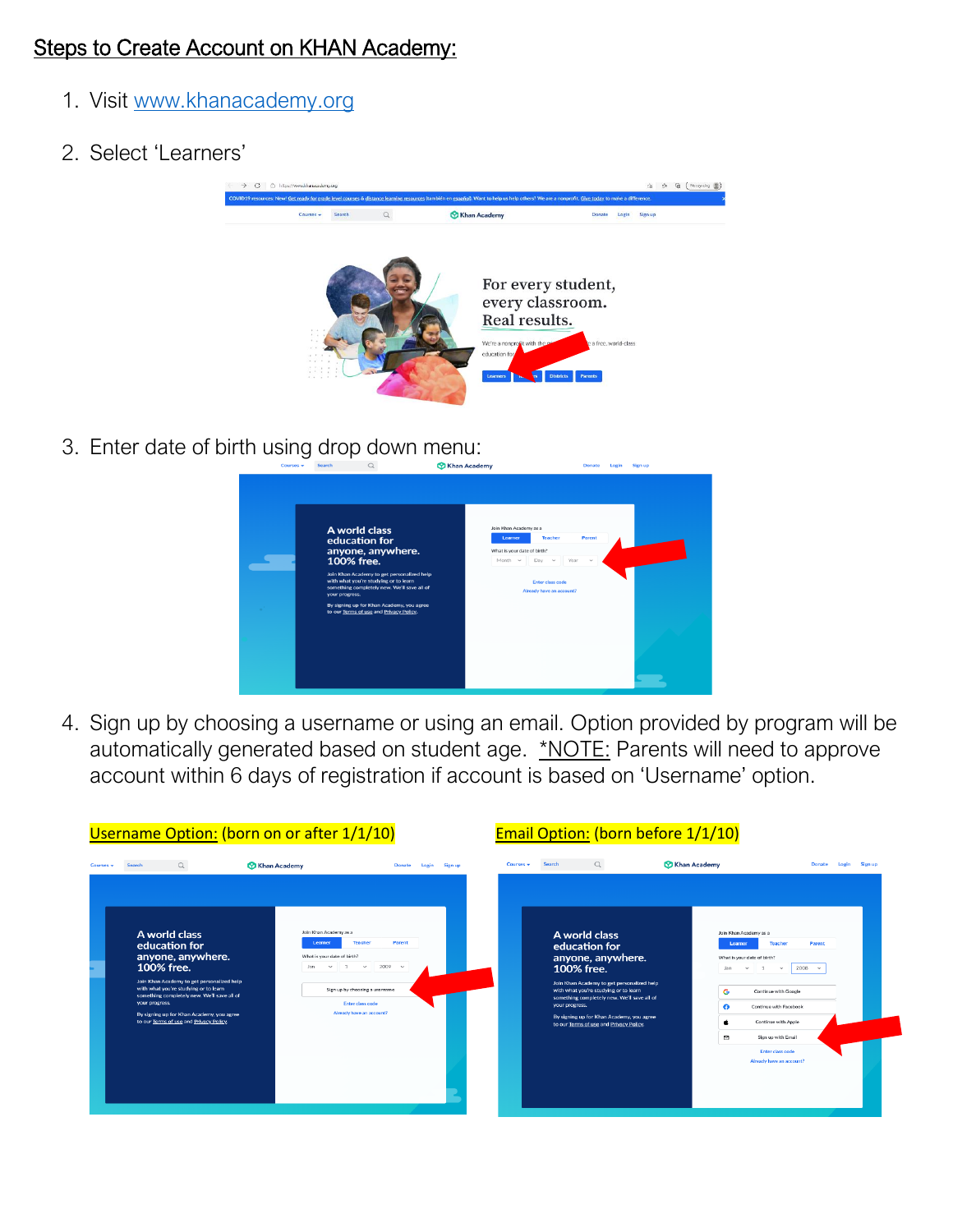5. Complete the required information and press 'Sign Up'.

| A world class<br>education for<br>anyone, anywhere.<br>100% free.<br>Join Khan Academy to get personalized help<br>with what you're studying or to learn<br>something completely new. We'll save all of<br>your progress.<br>By signing up for Khan Academy, you agree<br>to our Terms of use and Privacy Policy. | Your parent or guardian's email<br>We're excited to get you started, but we need to notify your parent or<br>suardian about your account.<br>example@email.com<br>Choose a username<br>Use letters and numbers only. For safety, don't use your real name.<br>Create a password<br>Passwords should be at least 8 characters long and should contain a<br>mixture of letters, numbers, and other characters. | A world class<br>education for<br>anyone, anywhere.<br>100% free.<br>Join Khan Academy to get personalized help<br>with what you're studying or to learn<br>something completely new. We'll save all of<br>your progress.<br>By signing up for Khan Academy, you agree<br>to our Terms of use and Privacy Policy. | Your email<br>example@email.com<br>First name<br>Create a password | Last name<br>Passwords should be at least 8 characters long and should contain a<br>mixture of letters, numbers, and other characters. |
|-------------------------------------------------------------------------------------------------------------------------------------------------------------------------------------------------------------------------------------------------------------------------------------------------------------------|--------------------------------------------------------------------------------------------------------------------------------------------------------------------------------------------------------------------------------------------------------------------------------------------------------------------------------------------------------------------------------------------------------------|-------------------------------------------------------------------------------------------------------------------------------------------------------------------------------------------------------------------------------------------------------------------------------------------------------------------|--------------------------------------------------------------------|----------------------------------------------------------------------------------------------------------------------------------------|
|-------------------------------------------------------------------------------------------------------------------------------------------------------------------------------------------------------------------------------------------------------------------------------------------------------------------|--------------------------------------------------------------------------------------------------------------------------------------------------------------------------------------------------------------------------------------------------------------------------------------------------------------------------------------------------------------------------------------------------------------|-------------------------------------------------------------------------------------------------------------------------------------------------------------------------------------------------------------------------------------------------------------------------------------------------------------------|--------------------------------------------------------------------|----------------------------------------------------------------------------------------------------------------------------------------|

6. Select your grade level for 2022-2023 school year.



7. Select math course you are enrolled in for 2022-2023 school year. Options listed will be based on your grade level.

| Personalize Khan Academy<br>What courses can we help you learn?<br>Choose 4-5 and we'll gather the right lessons for you.<br><b>Contract</b><br>And Andrew State Lands and The Contract of |                                      |  |                                               |  |                                  |  |  |
|--------------------------------------------------------------------------------------------------------------------------------------------------------------------------------------------|--------------------------------------|--|-----------------------------------------------|--|----------------------------------|--|--|
|                                                                                                                                                                                            |                                      |  |                                               |  |                                  |  |  |
|                                                                                                                                                                                            | Early math                           |  | Kindergarten                                  |  | 1st grade                        |  |  |
|                                                                                                                                                                                            | 2nd grade                            |  | 3rd grade                                     |  | 4th grade                        |  |  |
|                                                                                                                                                                                            | 5th grade                            |  | 6th grade                                     |  | 7th grade                        |  |  |
|                                                                                                                                                                                            | 8th grade                            |  | <b>Arithmetic</b>                             |  | <b>Basic geometry</b>            |  |  |
|                                                                                                                                                                                            | Pre-algebra                          |  | <b>Algebra basics</b>                         |  | Algebra 1                        |  |  |
|                                                                                                                                                                                            | <b>High school geometry</b>          |  | Algebra 2                                     |  | <b>Trigonometry</b>              |  |  |
|                                                                                                                                                                                            | <b>Statistics and probability</b>    |  | <b>High school statistics</b>                 |  | <b>AP®/College Statistics</b>    |  |  |
|                                                                                                                                                                                            | Precalculus                          |  | <b>Differential Calculus</b>                  |  | <b>Integral Calculus</b>         |  |  |
|                                                                                                                                                                                            | <b>AP®/College Calculus AB</b>       |  | <b>AP®/College Calculus BC</b>                |  | Multivariable calculus           |  |  |
|                                                                                                                                                                                            | <b>Differential equations</b>        |  | Linear algebra                                |  | Mathematics 1                    |  |  |
|                                                                                                                                                                                            | Mathematics 2                        |  | Mathematics 3                                 |  | Get ready for 3rd grade          |  |  |
|                                                                                                                                                                                            | Get ready for 4th grade              |  | Get ready for 5th grade                       |  | Get ready for 6th grade          |  |  |
|                                                                                                                                                                                            | Get ready for 7th grade              |  | Get ready for 8th grade                       |  | Get ready for Algebra 1          |  |  |
|                                                                                                                                                                                            | <b>Get ready for Geometry</b>        |  | Get ready for Algebra 2                       |  | <b>Get ready for Precalculus</b> |  |  |
|                                                                                                                                                                                            | <b>Get ready for AP®</b><br>Calculus |  | <b>Get ready for AP®</b><br><b>Statistics</b> |  |                                  |  |  |
|                                                                                                                                                                                            | Computing                            |  |                                               |  | See all $(4)$                    |  |  |
| <b>Back</b>                                                                                                                                                                                |                                      |  | Step 2 of 2                                   |  | Choose 1 course to continue      |  |  |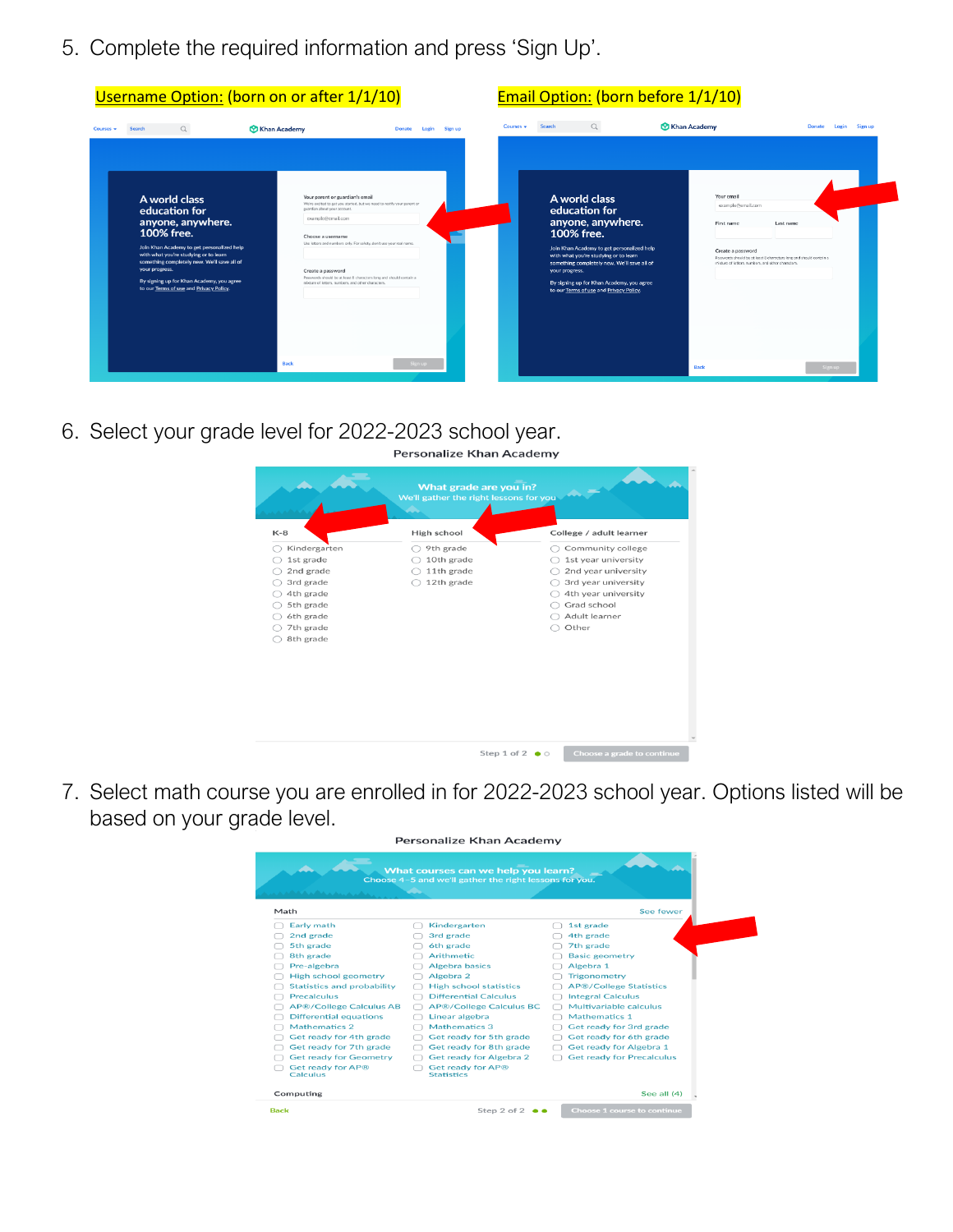8. On the dashboard screen, select 'Teachers' on the left-hand side of screen.

| Courses $\div$                                | Search | $\Omega$             | <b>Xhan Academy</b>                                                                                                                   |                    |              |                                                                                                                                                         |
|-----------------------------------------------|--------|----------------------|---------------------------------------------------------------------------------------------------------------------------------------|--------------------|--------------|---------------------------------------------------------------------------------------------------------------------------------------------------------|
| <b>Indi</b>                                   |        |                      |                                                                                                                                       |                    |              | 0 000000000000                                                                                                                                          |
| MY STUFF<br><b>Courses</b>                    |        | 8th grade            | My courses                                                                                                                            | See all (7)        | Algebra 1    | <b>Edit Courses</b><br>See all (15)                                                                                                                     |
| MY ACCOUNT<br>Progress<br>Profile<br>Teachers |        | Ð<br>Ze or<br>$\leq$ | Numbers and operations<br>Solving equations with one<br>unknown<br>Linear equations and functions<br>Systems of equations<br>Geometry | <b>Start</b>       | <b>House</b> | Algebra foundations<br><b>Start</b><br>Solving equations & inequalities<br>Working with units<br>Linear equations & graphs<br>Forms of linear equations |
|                                               |        |                      |                                                                                                                                       | Add another course |              |                                                                                                                                                         |

9. Select 'Enter Class Code' to enroll in the Summer Readiness Class for the math course you will be taking during the 2022-2023 school year.



10. Enter the Class Code for the math course you will be taking during the 2022-2023 school year and press Continue. See list provided below for Class Codes.



| <b>Class Codes</b>                  |          |
|-------------------------------------|----------|
| <b>MAS-Incoming 6th Grade:</b>      | 6A4CBMS2 |
| MAS-Incoming 7 <sup>th</sup> Grade: | 75AN48VP |
| MAS-Incoming 8 <sup>th</sup> Grade: | W2CR5GRE |
| <b>MAS-Incoming Algebra 1:</b>      | 89FCZSHK |
| <b>MAS-Incoming Geometry:</b>       | AZ5K29KD |
| <b>MAS-Incoming Algebra 2:</b>      | CNB8W3DX |